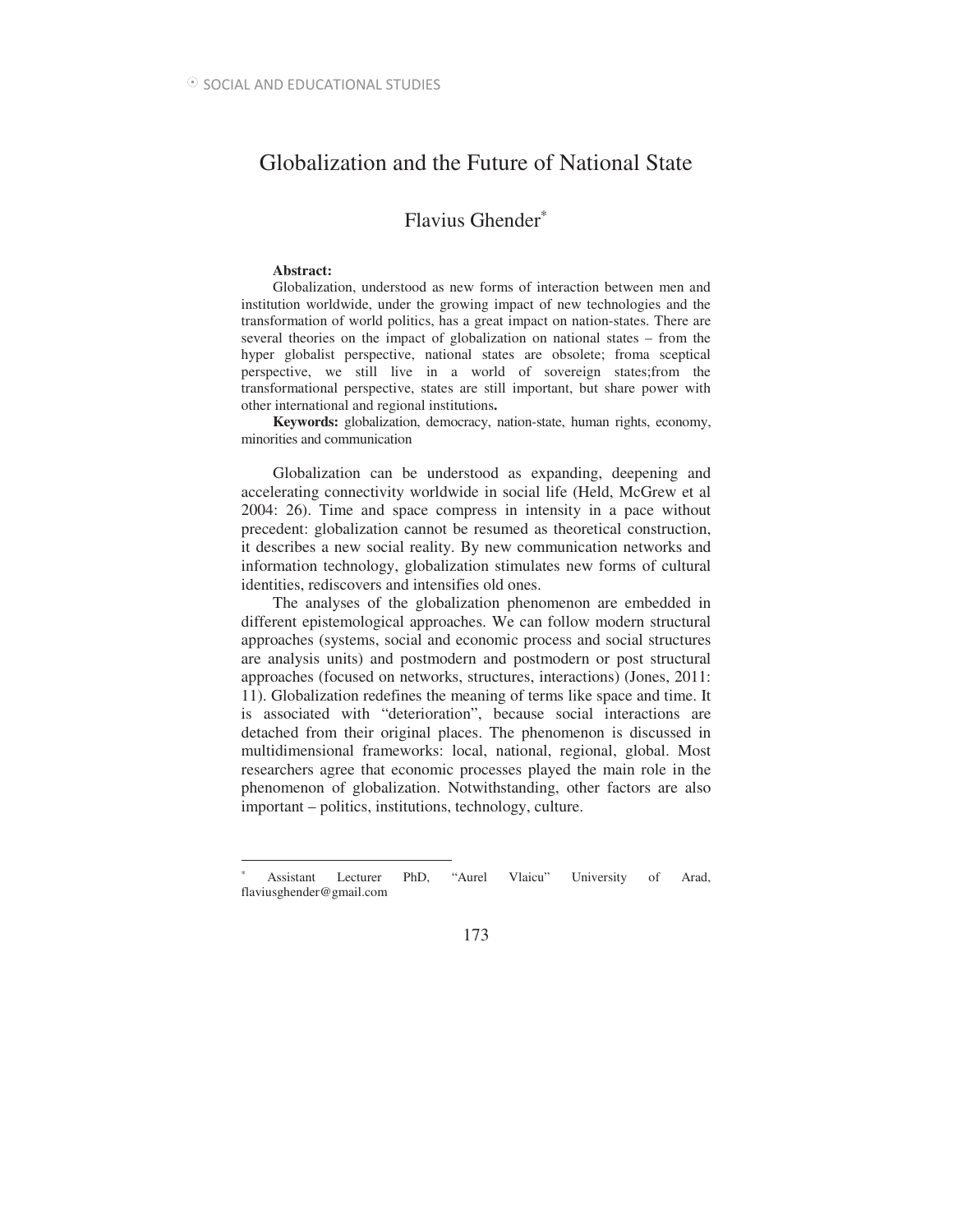

One important question is how deep is the impact of globalization, related to national cultures? From a hyper globalist perspective, globalization leads to world uniformization, under the impact of consumerism. Some of them are talking about Coca-Colonization or McWorldization, accusing the Americanization of world culture (Vlas, 2009: 96–100). The sceptical perspective puts in the spotlight cultural diversity and conflicts between civilizations, with a focus on anti-occidental resistance. The transformational perspective focuses on cultural intermission and the emergence of cultural hybridity (Held, McGrew at al 2004: 372–373).

Naomi Klein criticizes the globalization phenomenon because, by its mechanisms, it leads to a decrease in the quality of education and culture on behalf of marketing. Globalization, for Klein, leads to mental space colonization (Jones, 2011: 214–215).

Grigore Georgiu (Georgiu, 2010: 183) distinguishes between two perspectives of globalization. The outside image describes cultural convergence paradigm, with a focus on homogeneity, synchronization and isomorphism. This paradigm promotes the ideas of integration and unity, is interested in universal values, ideas and attitudes. Critics show that this generous paradigm is in fact a way to legitimate the domination tendencies and geopolitical hegemony. From the inside perspective on globalization, Georgiu describes the "globalization" paradigm, with a focus on the differences between societies and the differences within societies (based on historic, ethnic, religious and linguistic nature), on the topic of cultural identities. Globalization is a new form of existence for identities and differences.

 David Held (Held, 2000: 152–154) observes the rooting in ethnohistory of cultures and national identities and concludes that they are unlikely to be crashed by the global mass culture. The national identities, the traditional values are still strong and persistent.

The critics of hyperglobalism argue that this perspective ignores the way cultural products are locally received, consumed and transformed. For them, different local communities take in a selective manner and have different perspectives on occidental mass cultural products. This is how hybrid cultures are born; the most obvious of them are the immigrants' cultures. In conclusion, Held et al. consider that the real threat for all kinds of nationalist projects is an incipient cultural cosmopolitism, which will challenge the idea of nation as main cultural and political community and will ask for the relocation of political power in other institutions than the nation-state. But the construction of an enduring multiculturalism within national states and the construction of an enduring cosmopolitism in regions like EU are still difficult (Held, McGrew et al, 2004: 421).

Researchers like Samuel Huntington (Huntington, 2007) bring up a pessimistic perspective: the crash of civilizations. For him, globalization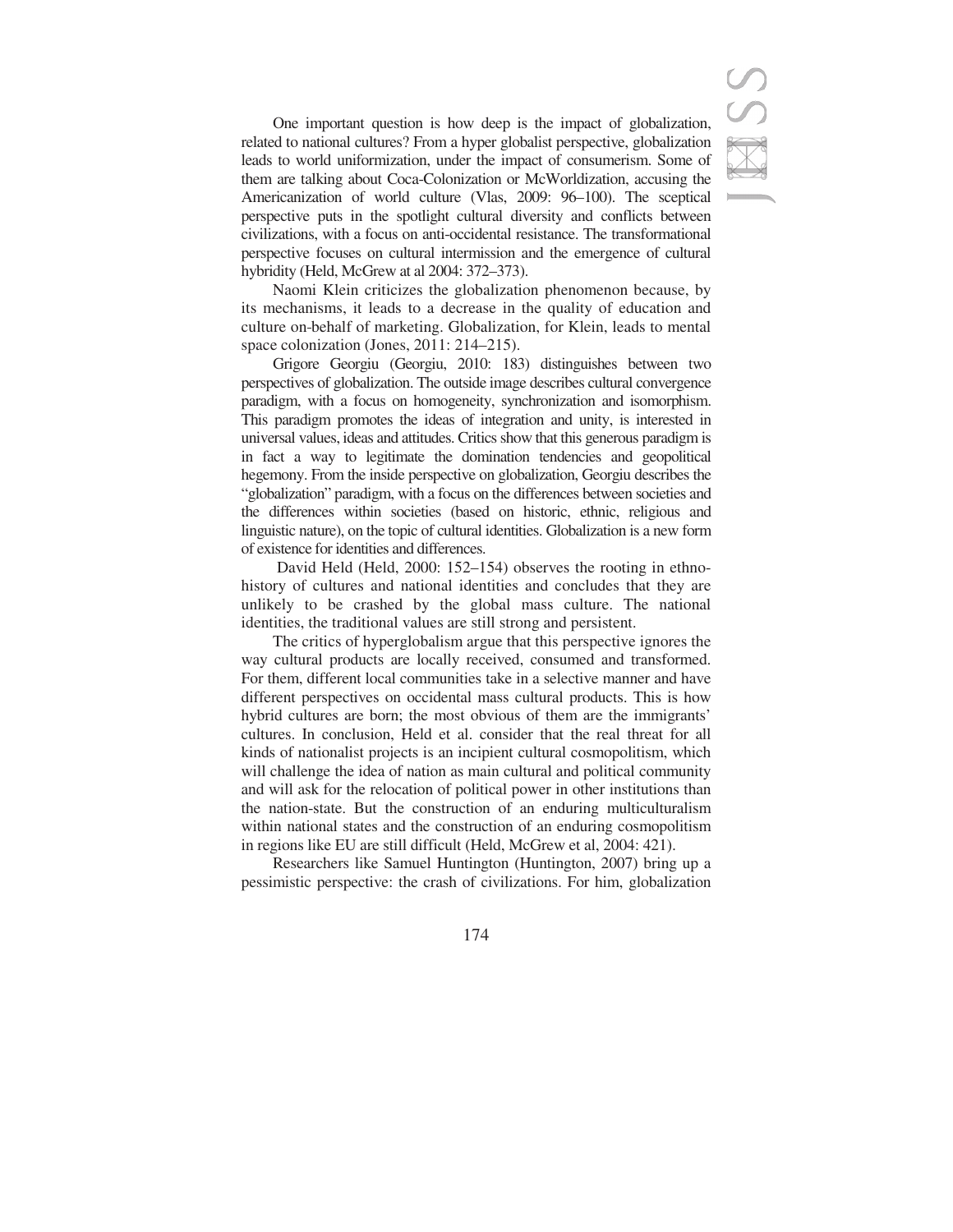is far from imposing Western values (democracy, human rights etc.), as Francis Fukuyama (Fukuyama, 1992) estimated. Huntington showed that Western expansion generates hostile and violent reactions. For Huntington, globalization brings up a competition of values, symbolic goods, besides the economic competition. He observes a growing interest for cultural identities, a phenomenon of rediscovery of local identities. Huntington predicted that civilizations would crash like tectonic plates. The devastating effects of international terrorism after 9.11.2001 created a prophetic profile for Huntington and offered arguments for this view. After all, as Held and McGrew observed, globalization cannot be seen as a linear and predictable phenomenon, but as a complex of phenomena, with unclear perspectives (Held, McGrew et al, 2002).

There is an open debate about the impact of globalization on the national state, the traditional framework for intercultural dialogue. The hyper globalists predict a fatal impact for national states, labelled as obsolete. A different point of view is that in fact, national states are those who control and encourage globalization, which means that the role and power of national states are far from being exhaust. The national state is adapting to a new reality, in a world that remains a national states universe.

Manuel Castells is well known for his theories on information society and society-network, focused on the impact of technologies on human life. For Castells, the market does not create global economy, the interactions between markets do, as well as governments and international financial institutions, which operate on behalf of the markets. The role of national governments still remains important. Castells is convinced that nation states are losing their power in certain fields, but they are not losing their influence on the global economy. National states lose power in important domains, like national economic politics, international politics, military and media. But at the same time, the states form new connections, become networkstates and continue to influence global politics and economy, as part of these networks of power. In the globalized world, states are more likely to be strategic actors than sovereign entities (Jones, 2011: 81–83).

Arjun Appadurai is concerned about the impact of globalization on communication and culture (Appadurai, 2006). Inspired by Benedict Anderson's theory on imagined national communities in modern age, he showed how through the impact of new technologies, globalization leads to "deteritorialization", is dominated by "mediascapes" and "ideoscapes". Economic interconnectivity is essential for understanding the impact of globalization. Mediascapes (mass media in global cultural flux) changes people's perspectives on the world they live in, and are used, among others, to control the ideas about what a nation means. The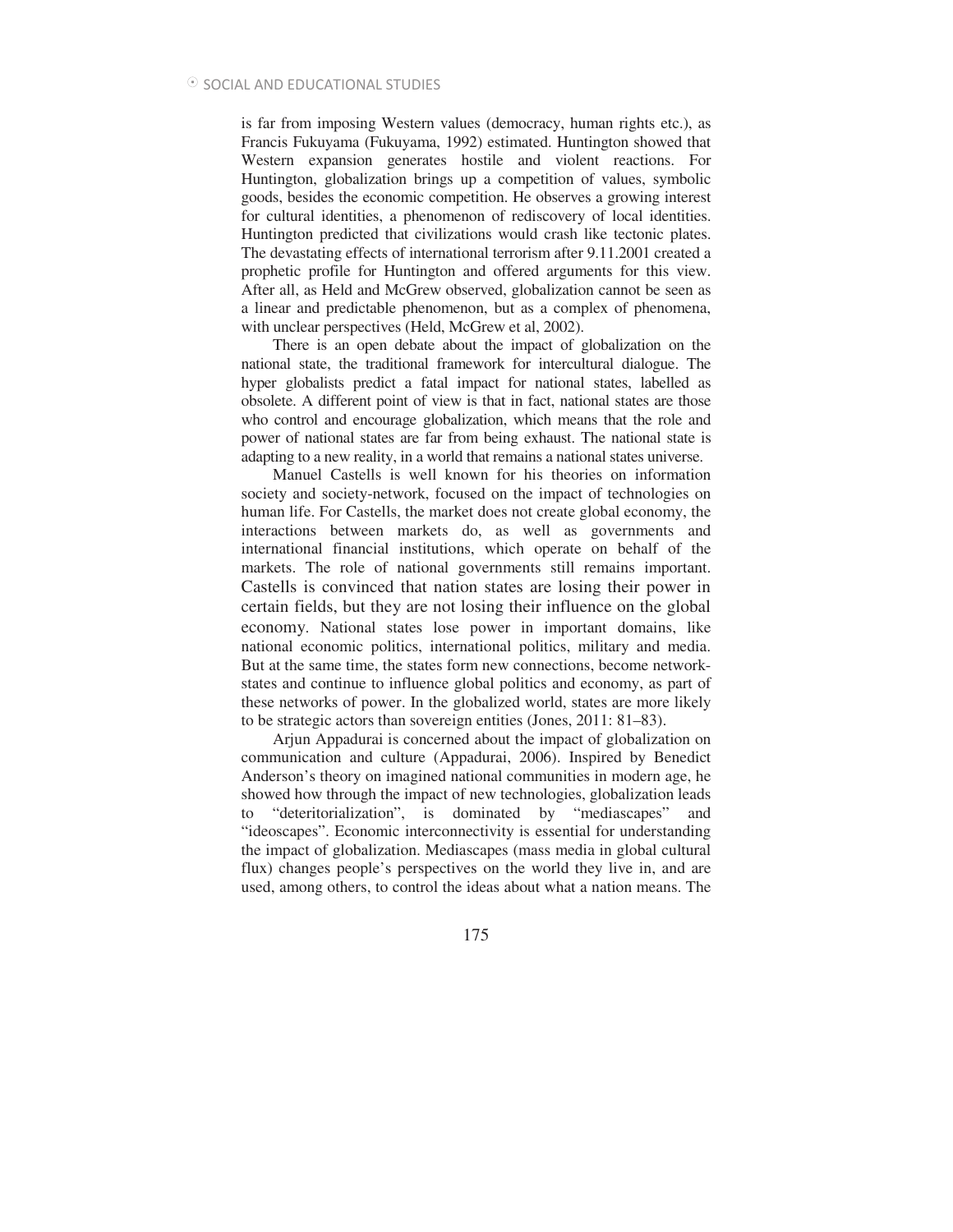nation-state concept is under pressure and the hyphen between the two words becomes a sign of disjunction, not a sign of conjunction. In Appadurai opinion, ethnicity placed in "ethnoscape" is a global force, especially after the borders became less rigid. He enunciated the danger that majorities fear to become minorities, as the globalizations opens the possibility for volatile transformations.

 David Held et al have a more moderate point of view, for them globalization is not an irreversible phenomenon (Held, McGrew et al, 2004). The national state remains an important actor in the globalized world, but the state shares the power with other actors, who become more active: international and regional institutions, multinational corporations, international NGO with global impact, terrorist organizations etc. Globalization encourages multiple identity formation.

At international level, globalization creates conditions for actors and institutions that undermine the national states traditional position, as a unique international actor. Globalization is associated with a new sovereignty regime, after the emergence of new and powerful nonterritorial forms of political and economic organizations, such as multinational corporations, transnational social movements, international agencies of regulation (Held, McGrew et al, 2004: 33). Under the impact of globalization, national politics became international politics. The national state more often accepts to be integrated in regional and global structures; which means giving up on the full sovereignty or conducts to a new form of sovereignty. Because of governance and knowledge decentralization, we can distinguish between two tendencies: supra-nationality and devolution.

Paul Hirst and Graham Thomson challenge the "myth of globalization". For them, the internationalized economy is not an entirely new phenomenon and most companies have national bases. The national and international levels are still separated and national states are still the dominant actors. The globalized economy is a system of subsumed national economies, rearticulated by international processes (Jones, 2011: 119–122). The nation-states change their role, cannot be conceived as autonomous actors, and their sovereignty is no longer determined by war. But even if the cultural integration diminished the states control over ideas, the states are still important, because they control their own territory. The states have new forms of sovereignty, because the states can propose, legitimate and monitor the governance and because are still the main source of law in their territories (Jones, 2011: 131–132).

Joseph Stiglitz thinks that economic globalization overcomes the political globalization. The well-known economist criticized the way globalization is conducted, especially because now the phenomenon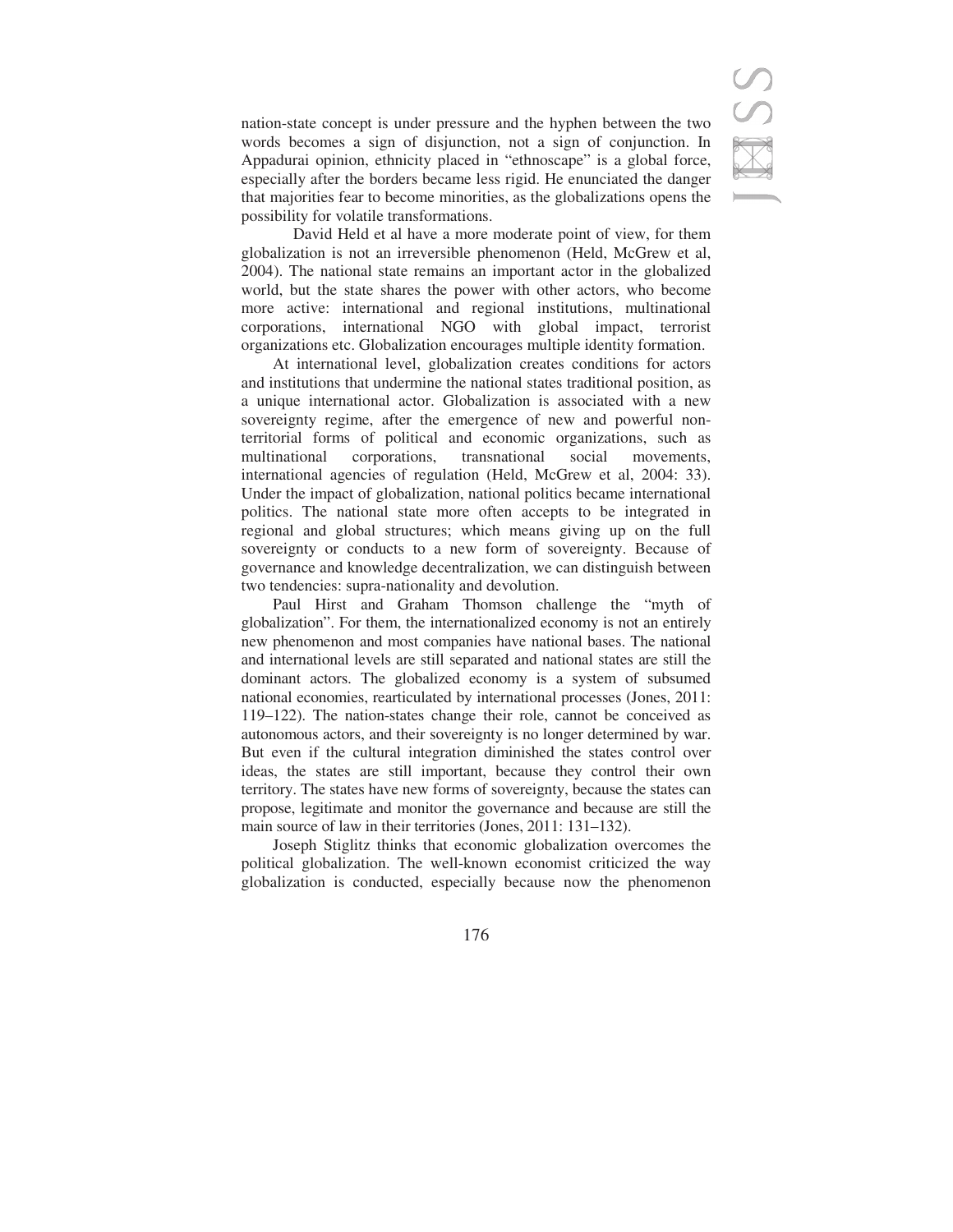does not provide solutions for poor societies (Stiglitz, 2003). For him, globalization is controlled by and works for the rich states (the centre – periphery opposition is also commented by Immanuel Wallerstein). He suggested reforms for institutions like IMF, in order to help poor nations. For Stiglitz, globalization is equal to global economy globalization. The nation-states are weakened and, from his point of view, we have no international institutions, which can democratically lead the globalization process.

The transformation of nation-states and the evolution of international institutions have a great impact on majority-minority relations in multicultural societies. The minorities have new ways to demand national states politics towards diversity recognition, human rights and, more often, collective rights. The emergence of global civil society offers examples and tools for minorities who can easily express their specific demands. The fast flux of communication, the knowledge decentralization helps minorities groups to find profound arguments and techniques to promote their aspirations.

In the context of globalization, the communication explosion, the increased mobility, the impact and importance of environment problems, the development of human rights theories – phenomena that James Rosenau named *skill revolution* (Rosenau, 2006) *–* lead to the emergence of a new civil society that acts globally. Mary Kaldor thinks that global civil society is the interaction of groups, networks and movements who give voice to isolated individuals at global arena level (Held, Mc Grew et al, 2002: 560). The global civil society acts as agents between individuals and global institutions. The civil society promotes the respect for pluralism and diversity. Acting global, it contributes together with other actors to enforce high standards of respect for diversity in national societies.

Globalization is, in essence, a phenomenon associated with economic liberalism and promoter of democracy. It encourages phenomena that converge towards human rights recognition. Nowadays, every government, even an oppressive one, pretends to assure the respect of human rights. The general acceptance does not imply that all states respect the international norms. Even if a hyper-optimistic point of view on the worldwide respect for human rights cannot be sustained, we can see a lot of positive signs. David Held considers that the respect for individual autonomy and a wide range of human rights creates a new set of principles in international politics, and if those principles are respected, even the principle of state sovereignty will confine (Held, 2000: 128–129).

Gabriel Andreescu shows how the international treaties raised the individual at international law level (Andreescu, 2004: 48–49). The most